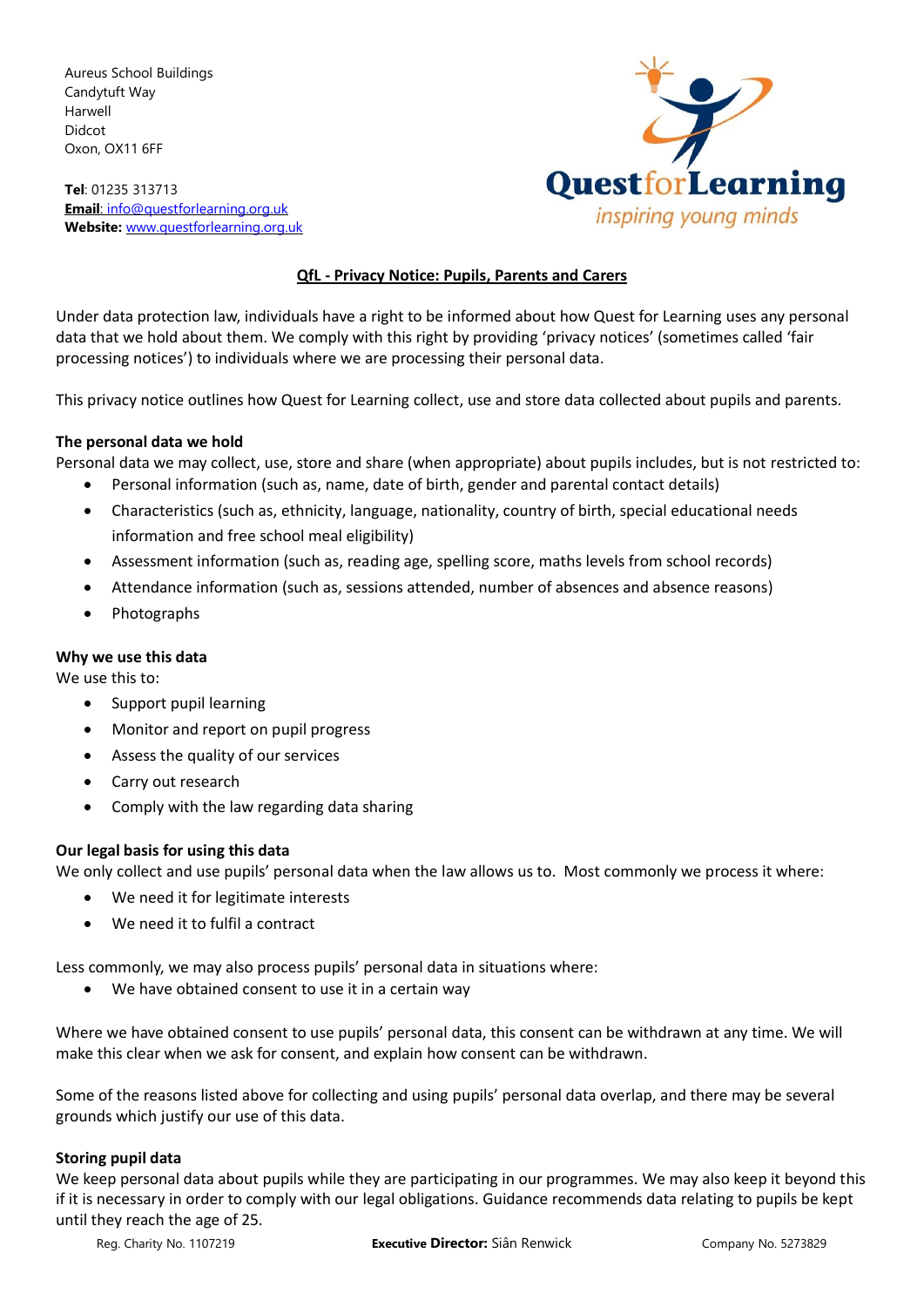## **Data sharing**

We do not share information about pupils with any third party without consent, unless the law and our policies allow us to do so.

Where it is legally required, or necessary (and it complies with data protection law) we may share personal information about pupils with:

- The pupil's family and representatives to communicate progress
- The school the pupil is attending while participating in a Quest for Learning programme to communicate progress

# **Transferring data internationally**

Where we transfer personal data to a country or territory outside the European Economic Area, we will do so in accordance with data protection law.

# **Parents and pupils' rights regarding personal data**

Individuals have a right to make a 'subject access request' to gain access to personal information that Quest for Learning holds about them.

Parents/Carers can make a request with respect to their child's data where the child is not considered mature enough to understand their rights over their own data (usually under the age of 12), or where the child has provided consent.

Parents also have the right to make a subject access request with respect to any personal data Quest for Learning holds about them.

If you make a subject access request, and if we do hold information about you or your child, we will:

- give you a description of it
- tell you why we are holding and processing it, and how long we will keep it for
- explain where we got it from, if not from you or your child
- tell you who it has been, or will be, shared with
- let you know whether any automated decision-making is being applied to the data, and any consequences of this
- give you a copy of the information in an intelligible form

If you would like to make a request, please contact:

The Administrator, Quest for Learning, Aureus School Building, Candytuft Way, Harwell, Didcot, Oxfordshire, OX11 6FF.

#### 01235 313713 [info@questforlearning.org.uk](mailto:info@questforlearning.org.uk)

#### **Other rights**

Under data protection law, individuals have certain rights regarding how their personal data is used and kept safe, including the right to:

- object to processing of personal data that is likely to cause, or is causing, damage or distress
- prevent processing for the purpose of direct marketing
- object to decisions being taken by automated means
- in certain circumstances, have inaccurate personal data corrected, blocked, erased or destroyed; and
- claim compensation for damages caused by a breach of the Data Protection regulations